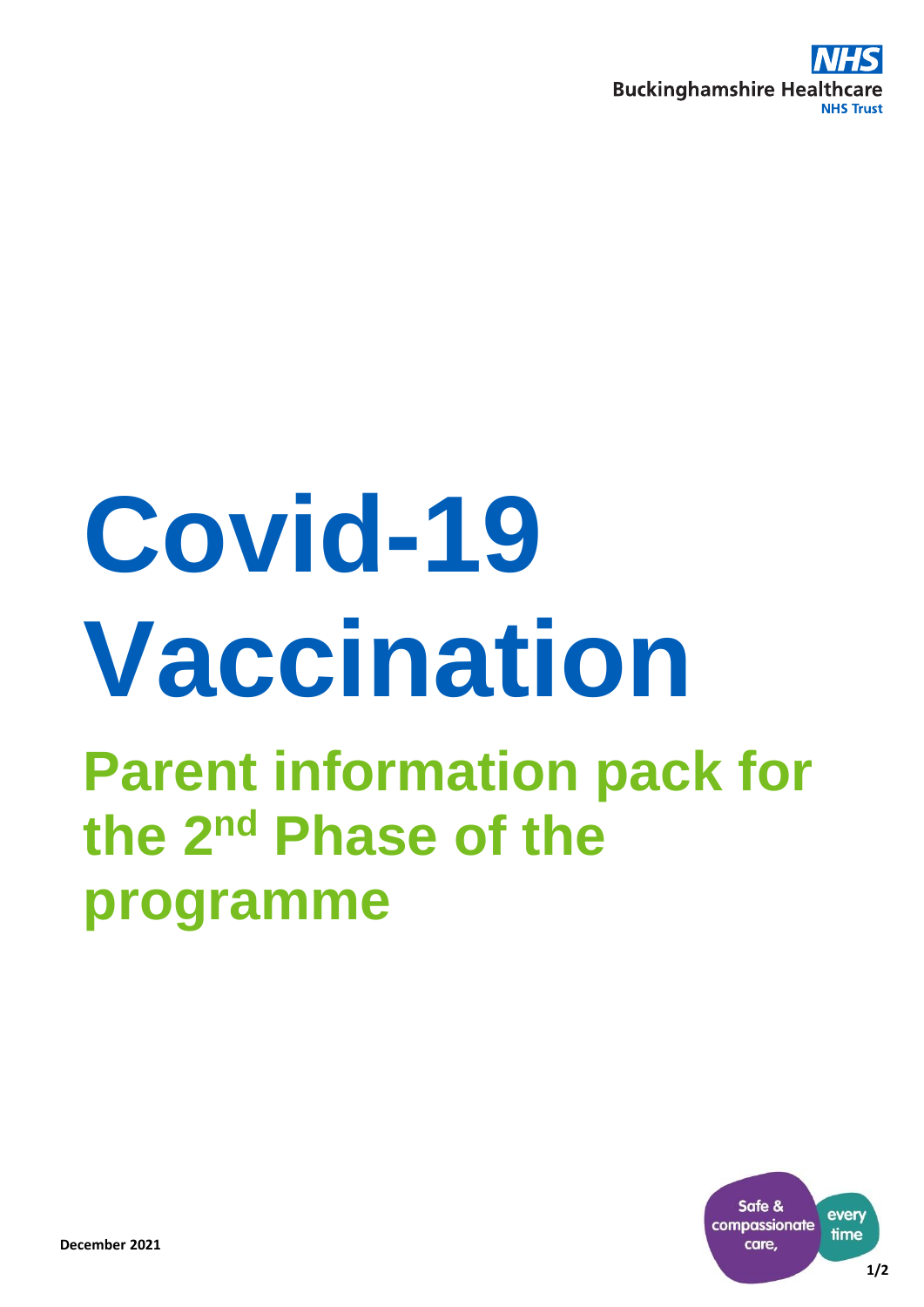#### **Dear Parent/ Carer**

As many of you will be aware via national and local news on the  $29<sup>th</sup>$  November 2021 the Chief Medical Officers (CMOs) for England, Scotland, Wales, and Northern Ireland recommended a second dose of a Covid vaccine for all children aged 12 to 15. The CMOs made this decision following consultation with several independent experts from a range of clinical and public health professions across the UK including the Royal College of Paediatrics and Child Health, Doctors of Public Health, and representatives from the JCVI (Joint committee on vaccinations and immunisations). They also reviewed data from the Office for National Statistics and published data on the impact of COVID-19 on education.

Vaccination of these age groups has already helped reduce transmission of COVID-19 in schools. As we now know, COVID-19 is a disease which can be very effectively transmitted by mass spreading events, especially with Delta variant, with the newly discovered Omicron variant seemingly even more transmissible. Having a significant proportion of pupils vaccinated is likely to reduce the probability of such events which are likely to cause local outbreaks in, or associated with, schools. They will also reduce the chance an individual child gets COVID-19. This means vaccination is likely to reduce (but not eliminate) education disruption. The additional likely benefits of reducing educational disruption, and the consequent reduction in public health harm from educational disruption, on balance provide sufficient extra advantage in addition to the marginal advantage at an individual level identified by the JCVI to recommend in favour of vaccinating all 12–15-year-olds with a single dose of a covid-19 vaccination.

[https://www.gov.uk/government/publications/universal-vaccination-of-children-and-young-people](https://www.gov.uk/government/publications/universal-vaccination-of-children-and-young-people-aged-12-to-15-years-against-covid-19)[aged-12-to-15-years-against-covid-19](https://www.gov.uk/government/publications/universal-vaccination-of-children-and-young-people-aged-12-to-15-years-against-covid-19)

Following the above recommendation, the School-aged immunisation team will be visiting all secondary schools across Buckinghamshire over the Spring term to offer all students aged 12 – 15 years a first, second or third dose of Covid-19 vaccine, depending on their current Covid 19 immunisation history. The vaccine administered will be Comirnaty (Pfizer). No vaccines will be administered without valid consent (see consent section for further details). Consent will be captured via our electronic consent system which requires you to enter your schools unique code, which will be emailed via the school. The vaccine is currently not licensed in the UK for anyone less than 12 years, therefore pupils in Year 7, who reach their  $12<sup>th</sup>$  birthday after the school session will be eligible to receive the vaccine at either the Mass Vaccination Centre, participating community pharmacies and GP surgeries.

# **Yours sincerely**

# **Buckinghamshire School-aged Immunisation Team**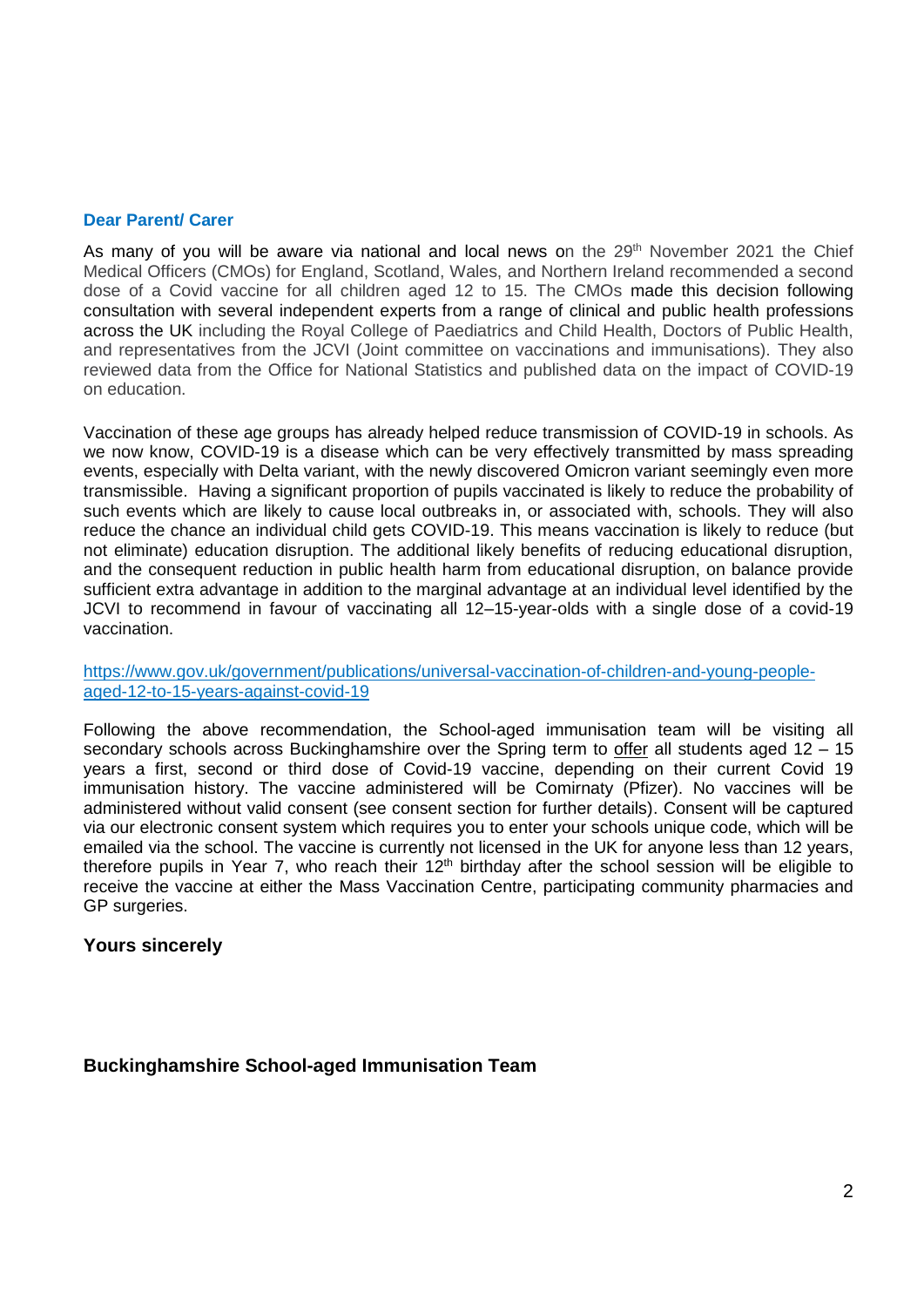# **Covid-19 Vaccine**

All children aged 12-15 will be offered another dose of Comirnaty (Pfizer).

Immunisation is a cornerstone of public health. It is one of the most successful and cost-effective health protection interventions and high immunisation rates are key to preventing the spread of infectious disease, complications and possible early death among individuals. High immunisation rates are also vital in protecting the population's health through both individual and herd immunity.

Like all medicines, no vaccine is completely effective – some people may still get COVID-19 despite having a vaccination, but this should be less severe. Further information is available on symptoms on NHS.UK.

The vaccines do not contain organisms that grow in the body, and so are safe for children and young people with disorders of the immune system. These people may not respond so well to the vaccine, but it should offer them protection against severe disease.

# Side Effects

Like all medicines, vaccines can cause side effects. Most of these are mild and short-lived, and not everyone gets them. With the vaccine we use in under-18s, side effects are more common with the second dose.

#### Very common side effects include:

- painful, heavy feeling and tenderness in the arm at injection site
- feeling tired
- headache
- general aches, or mild flu like symptoms

The above can be safely managed by plenty of fluids, home remedies such as Paracetamol and/or Ibuprofen (following the dosing instructions) and moving the arm. They usually resolve within 24-48 hours.

#### Less common side effects:

Following administration of Comirnaty (Pfizer) vaccine to protect against Covid 19 there have been very rare reports of the following side effects and usually a few days after the second dose:

- Shortness of breath
- Chest pain
- Feelings of having a fast beating or pounding heart

Most symptoms are short-lived and will resolve spontaneously with some rest and simple treatments. However, should your son/daughter experience any of these symptoms, and you are concerned, please contact your GP or NHS111 and explain that he/she has recently been vaccinated with Comirnaty (Pfizer) vaccine. More information about the Comirnaty (Pfizer) vaccination can be found here: [COVID-19 vaccination: a guide for eligible children and young people aged 12 to 17 -](https://www.gov.uk/government/publications/covid-19-vaccination-resources-for-children-and-young-people/covid-19-vaccination-a-guide-for-eligible-children-and-young-people-aged-12-to-17#consent) GOV.UK [\(www.gov.uk\)](https://www.gov.uk/government/publications/covid-19-vaccination-resources-for-children-and-young-people/covid-19-vaccination-a-guide-for-eligible-children-and-young-people-aged-12-to-17#consent)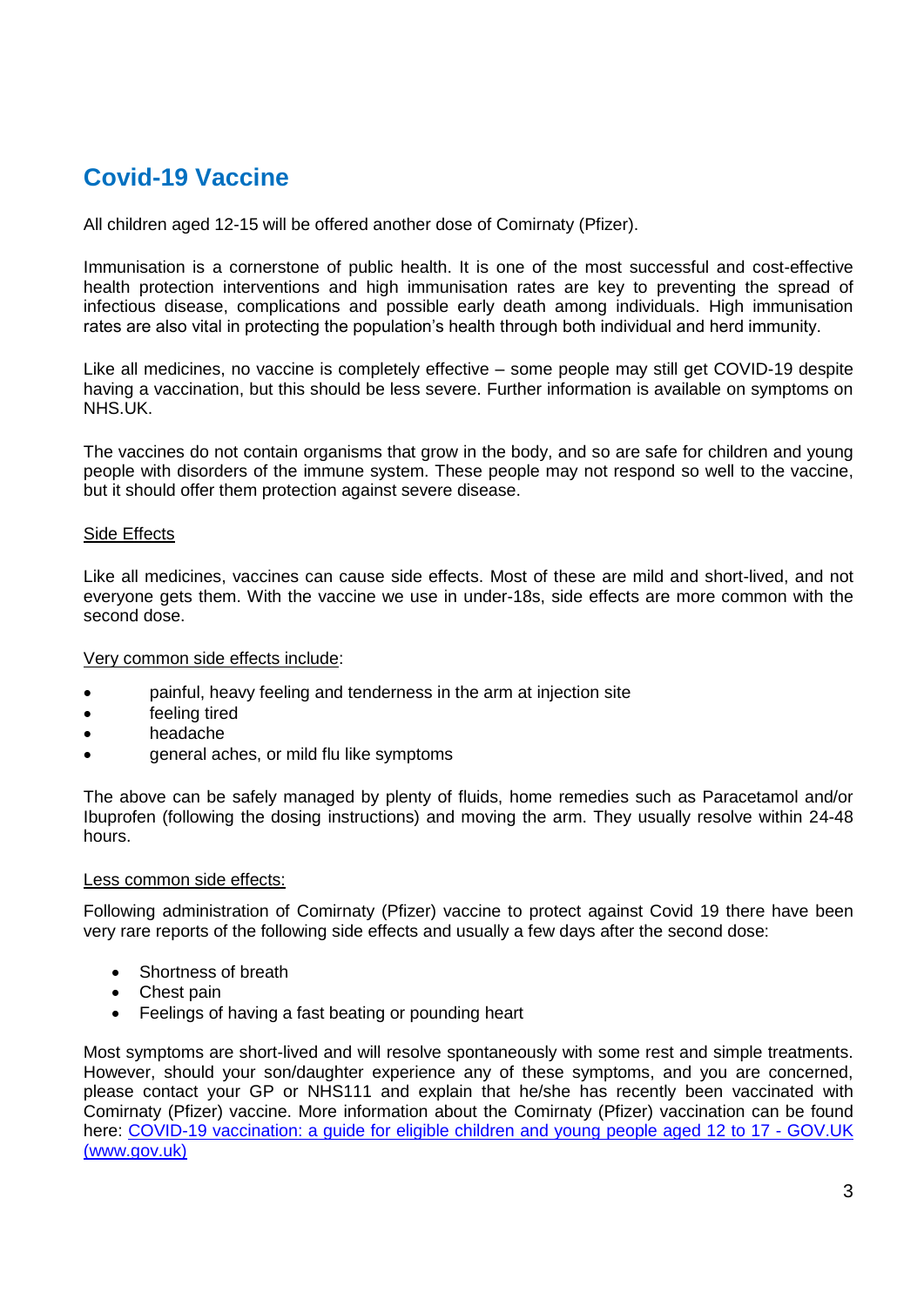# **For further information including vaccine components see below:**

Patient information leaflet - [https://www.gov.uk/government/publications/regulatory-approval-of-pfizer](https://www.gov.uk/government/publications/regulatory-approval-of-pfizer-biontech-vaccine-for-covid-19/patient-information-leaflet-for-covid-19-vaccine-pfizerbiontech)[biontech-vaccine-for-covid-19/patient-information-leaflet-for-covid-19-vaccine-pfizerbiontech](https://www.gov.uk/government/publications/regulatory-approval-of-pfizer-biontech-vaccine-for-covid-19/patient-information-leaflet-for-covid-19-vaccine-pfizerbiontech)

# **Consent**

# **How does the consent process work?**

All parents or those with parental responsibility are asked for consent and will usually make this decision, jointly with their children. The information leaflet is addressed to your child (as the recipient of the vaccine) and encourages them to discuss the decision about the vaccine with you.

In secondary schools, some older children may be sufficiently mature to provide their own consent. This sometimes occurs if a parent has not returned a consent form, but the child still wishes to have the vaccine on the day of the session. Every effort will be made to contact you to seek your verbal consent. This is a well-established process which is used in other school-based vaccination programmes.

# **What happens if I do not consent, but my child wants to be vaccinated?**

Young people who understand fully what is involved in a proposed procedure, such as vaccination, can legally give consent. This is known as 'Gillick competence'. Trained professionals within the School-aged immunisation team, with expertise in vaccinating children will speak to the child. The nurse/practitioner will assess a young person's capacity and understanding of the benefits and risks to the vaccine prior to enabling self-consent (this is known as assessing their Gillick competence), based on this assessment, the nurse will be responsible for deciding the appropriateness of administering the vaccine. Young people are encouraged to discuss with their parents/carers.

No child will be coerced into consent, his/her consent must be voluntary to be legal. Where consent is not received, and the child is not Gillick competent or does not want to be vaccinated, the immunisation will not be given.

You can read more about Gillick competence Consent to treatment - [Children and young people -](https://www.nhs.uk/conditions/consent-to-treatment/children/) [NHS \(www.nhs.uk\).](https://www.nhs.uk/conditions/consent-to-treatment/children/)

This is a well-established process which is used in other school-based vaccination programmes.

# **Handy Tips for preparing your son/daughter for Covid-19 vaccination**

- Ensure your son/daughter tells us on the day if he/she has had a laboratory confirmed positive PCR test since you provided your consent and within 12 weeks before the planned immunisation.
- Encourage them to have breakfast and drink regularly throughout the school day.
- Ask him/her to wear short-sleeved and loose-fitting shirt to allow us to be able to get to the top of his/her arm. The injection is usually given in the arm they do not write with.
- If he/she is known to suffer with severe needle phobia, or prone to fainting please speak to school as we can arrange for your child to be vaccinated earlier within the day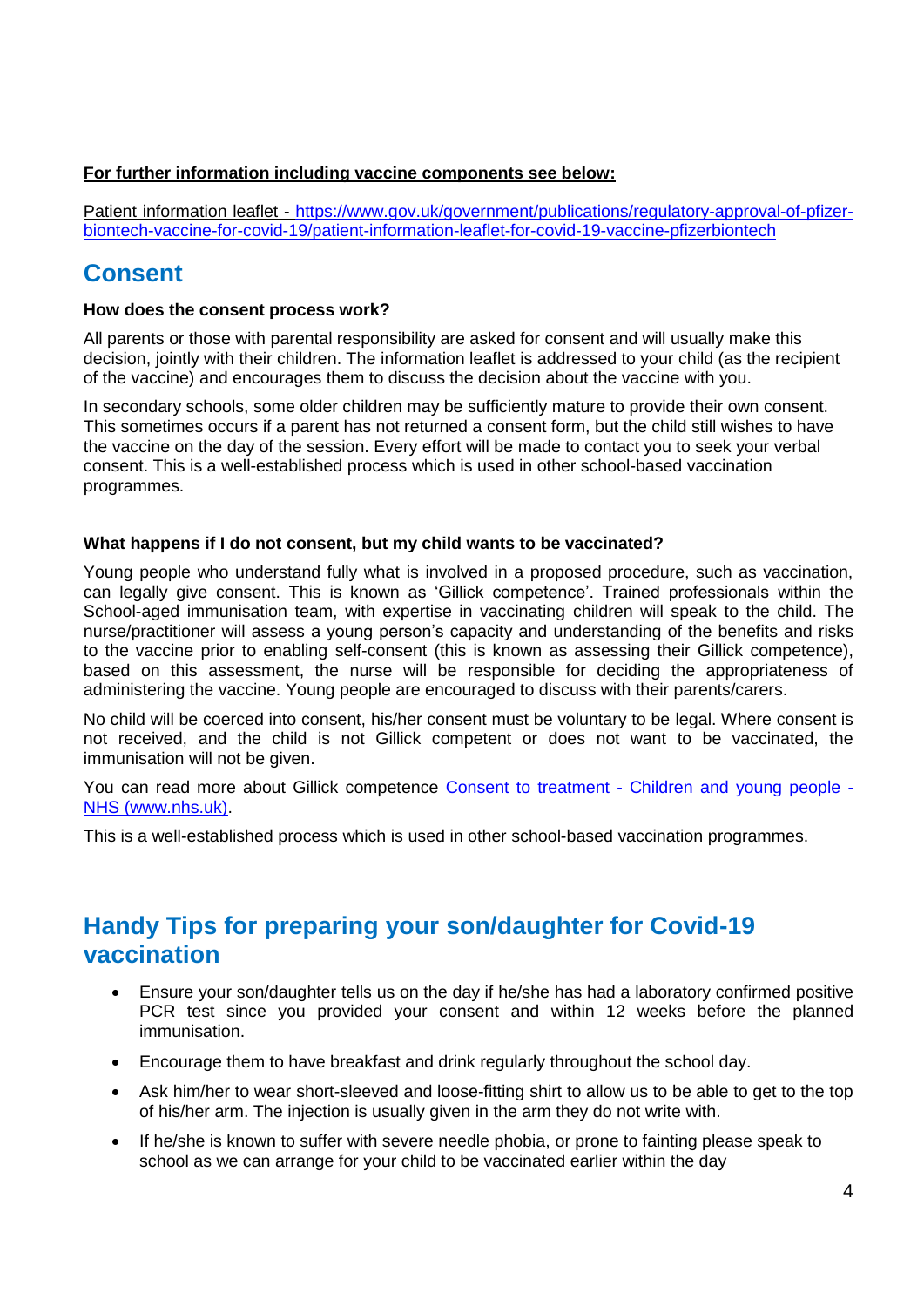- Help them with strategies for staying calm during the vaccination it's natural to worry but we want your arm to be as relaxed as possible
- Let your child know what's going to happen in simple language for example, "you may feel a sharp scratch that will go away very fast"

# **Sharing personal and health information**

The school-aged immunisation service is part of the NHS, to fulfil our function we need and record personal and health information for children and young people who access our services. This helps us treat them now and in the future. The information relating to your child's vaccination status will be added to the national database, which ultimately feeds into his/her GP records to help them provide the individual with the best care possible. However, we only provide appropriate information required to support their care and treatment. As an NHS Trust we are governed by and compliant with the General Data Protection Regulations (GDPR).

Schools have the legal right<sup>\*</sup> to release personal information to us, so we can assure that everyone eligible and their parents or carers have been given the information and opportunity to be vaccinated. It is important to understand the risks of not being vaccinated, and have a chance to ask any questions about vaccination.

\*Under General Data Protection Regulation (GDPR), schools can provide non-sensitive student data with or without consent from parents. Article 6 (1) (e) states that "the processing is necessary for you to perform a task in the public interest or for your official functions, and the task or function has a clear basis in law." GDPR also governs how the information is stored, managed and processed. This relates to sensitive information such as ethnicity, whether a child has Special Educational Needs, and pupil premium.

To find out more about how we may use personal information, please see the Buckinghamshire Privacy notice Privacy notice - [Buckinghamshire Healthcare NHS Trust \(buckshealthcare.nhs.uk\)](https://www.buckshealthcare.nhs.uk/privacy-notice/)

# **Covid-19 Vaccine FAQs**

**Where can I find information on COVID-19 vaccination for children and adults?**

The NHS [leaflets](https://www.gov.uk/government/publications/covid-19-vaccination-resources-for-children-and-young-people) provide more information for parents and children on the vaccine, including how it works and what to expect after COVID-19 vaccination. There are accessible versions of the consent form and leaflets available for those with a learning disability or who live with autism. There are braille and British Sign Language (BSL) videos to order or download. Translations will also available.

COVID-19 vaccination – [A guide for children and young people \(publishing.service.gov.uk\)](https://assets.publishing.service.gov.uk/government/uploads/system/uploads/attachment_data/file/1017171/PHE_12073_COVID-19_guide_for_all_CYP.pdf)

What to expect after your COVID-19 vaccination – [Advice for children and young people](https://assets.publishing.service.gov.uk/government/uploads/system/uploads/attachment_data/file/1008090/PHE_12073_COVID-19_What_to_expect_CYP_leaflet.pdf)  [\(publishing.service.gov.uk\)](https://assets.publishing.service.gov.uk/government/uploads/system/uploads/attachment_data/file/1008090/PHE_12073_COVID-19_What_to_expect_CYP_leaflet.pdf) 

# **When do the vaccinations need to be given?**

The COVID-19 vaccinations for children aged 12-15 will commence in January 2022 and will run across all secondary schools during the Spring term. You will be provided with the date of your child's planned school session.